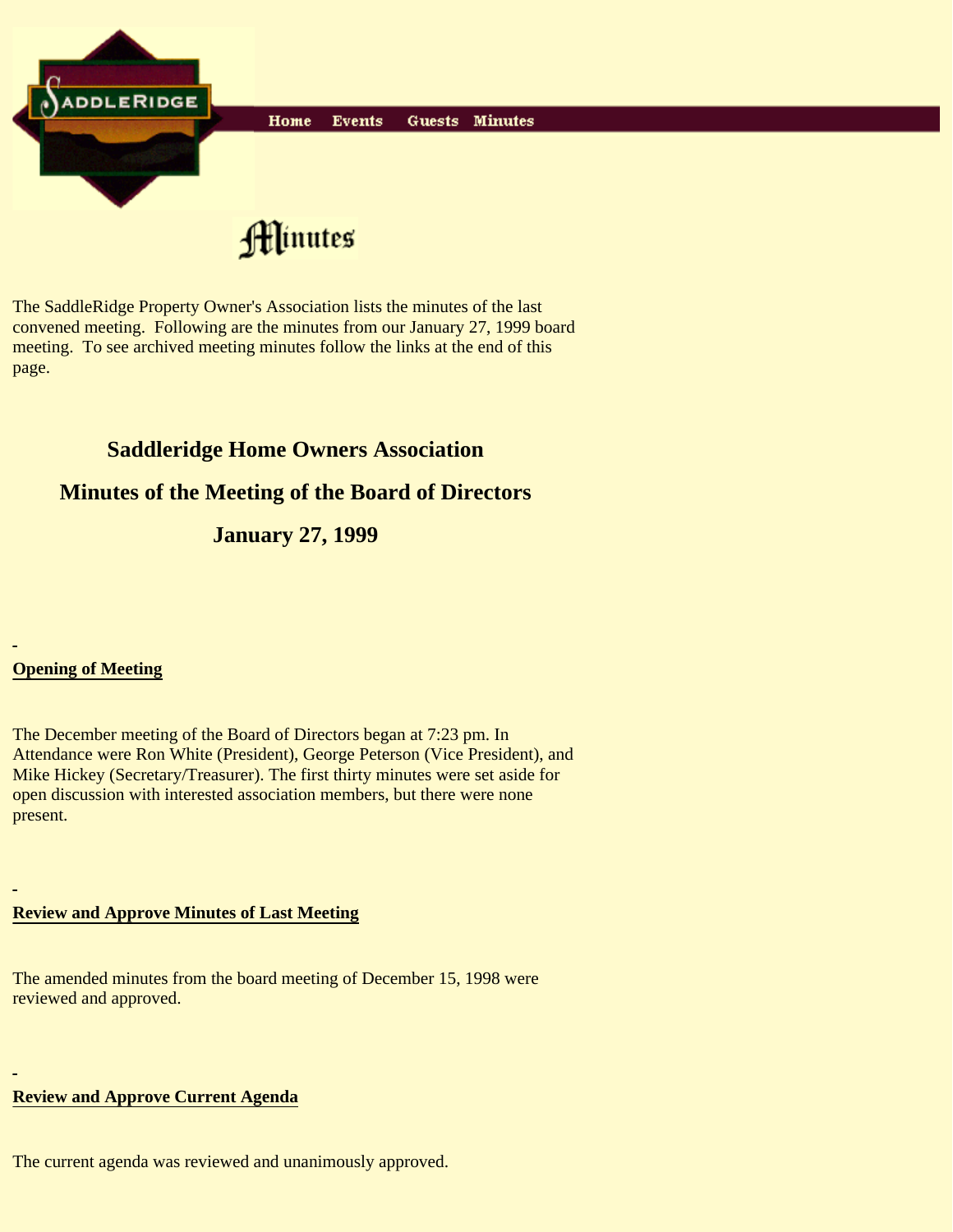#### **OLD BUSINESS**

- 1. Fire Protection George Peterson met with Carroll Czichos, Chief of the Wimberley Volunteer Fire Association. The volunteer firemen meet the 2nd and 4th Tuesday and Thursday of every month, and can be reached in an emergency by telephoning "911" or "847-3536". They are now providing fire protection in Saddleridge, and would like to talk with any Saddleridge residents that might be interested in joining the volunteer firemen. Chief Czichos also discussed the possibility of the Association purchasing a reserve water tank to resupply fire trucks that might be serving Saddleridge. George will ask the volunteer firemen to make a presentation at the association spring picnic.
- 2. Clubhouse Rules The board unanimously approved the following rules and information to be posted at the clubhouse:
	- . The clubhouse is to be cleaned and locked no later than 10:00pm.
	- B. \$50.00 deposit for cleaning and return of key.
	- C. Availability to be scheduled on a "first-come" basis.
	- D. The clubhouse is to be available only to adult association members, who are solely responsible for the condition of the premises and the activities of their guests.
	- E. The Inventory Checklist is to be signed and turned in with the deposit check.
	- F. The board members telephone numbers are to be posted.

- 1. Review status of legal issues:
	- George Peterson has located an experienced home owners . association, and will check his availability to meet with board members on 02/27/99.
	- B. Procedure for enforcement of deed restrictions discussion suspended pending appointment of association legal counsel.
	- C. Liability coverage for the association and clubhouse activities discussion suspended pending appointment of association legal counsel.
	- D. Review letter draft regarding incomplete house on Pack Saddle Pass – draft approved, and letter will be sent by Ron White.
- 1. Bank signature cards Federal tax id number received and forwarded to Norwest bank. Ron White will arrange closure of existing account, and the opening of a new account with new signature cards.
- 2. Review assigned responsibilities:
	- . Streets No new business.
	- B. Clubhouse Ron White inspected the clubhouse and found it to be in good condition.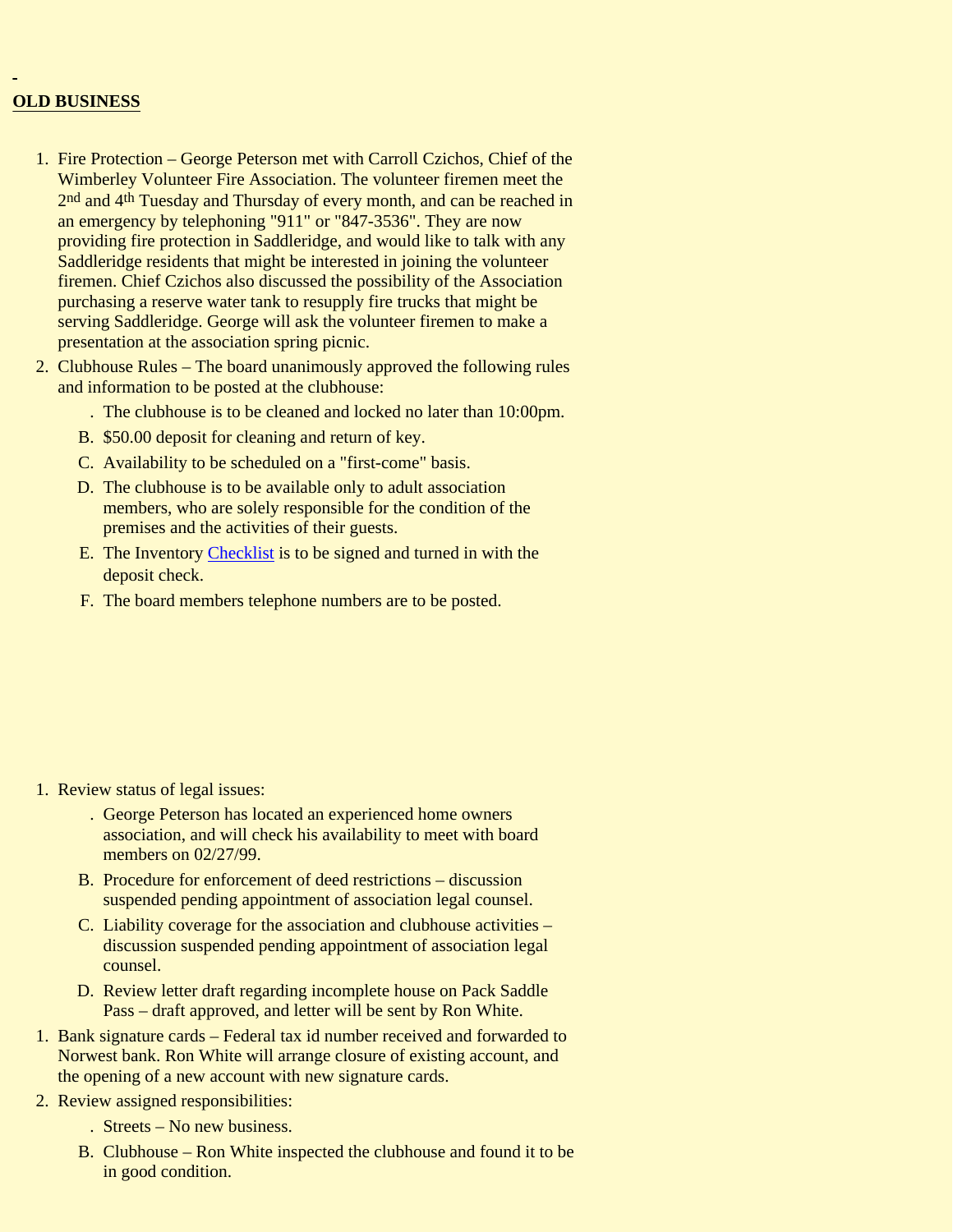- C. Grounds The board is researching commercial lawn services to maintain the development entrances and clubhouse grounds. George Peterson will check with his brother, who has a lawn business in San Antonio.
- D. Architectural Committee George Peterson will invite the other members of the architectural committee to the February board meeting.
- E. Homepage Ron White will have the association's post office box posted on the web page. Kent Black (webmaster) is maintaining the website for the association.
- 1. Mission Statement for Board Ron White preparing draft for final approval.
- 2. Annual Budget Mike Hickey presented an incomplete draft for discussion at January meeting. Final budget pending determination of some line items.
- Franchise Tax and Nonprofit status The association is in compliance 3. with the State of Texas (franchise tax), and non-profit applications have been received from the IRS, and are in review.
- 4. Clubhouse Keys Ron White will have locks changed.
- 5. Clubhouse Checklist The checklist was approved as amended, and will be forwarded to Bob Andrews.
- 6. Database of association members Ron White will distribute for review.
- 7. Unpaid association dues George Peterson will draft a letter to be sent to association members that have unpaid dues.
- Association post office box keys (P.O. Box 924, Wimberley) were 8. distributed to board members.
- 9. Distribution of annual dues statements to association members George Peterson and Mike Hickey will meet to discuss methods to utilize database.
- 10. Association member compliance with "loose dog" deed restriction Ron White will send a letter to the association members who may not be in compliance with this requirement.
- 11. Incomplete house on Mission Trail This legal situation on this house has apparently been settled, with the ownership remaining with the builder. It appears that the builder is preparing to market the house for sale. Ron White will send a letter to the builder inquiring the status and the builder's plans.
- 12. Missing clubhouse porch swing pending sourcing for appropriate swing.

#### **Review Monthly Financial Statement**

Ron White presented the bank statement for review. The association has no outstanding debts other than normal trade accounts, which are paid as incurred.